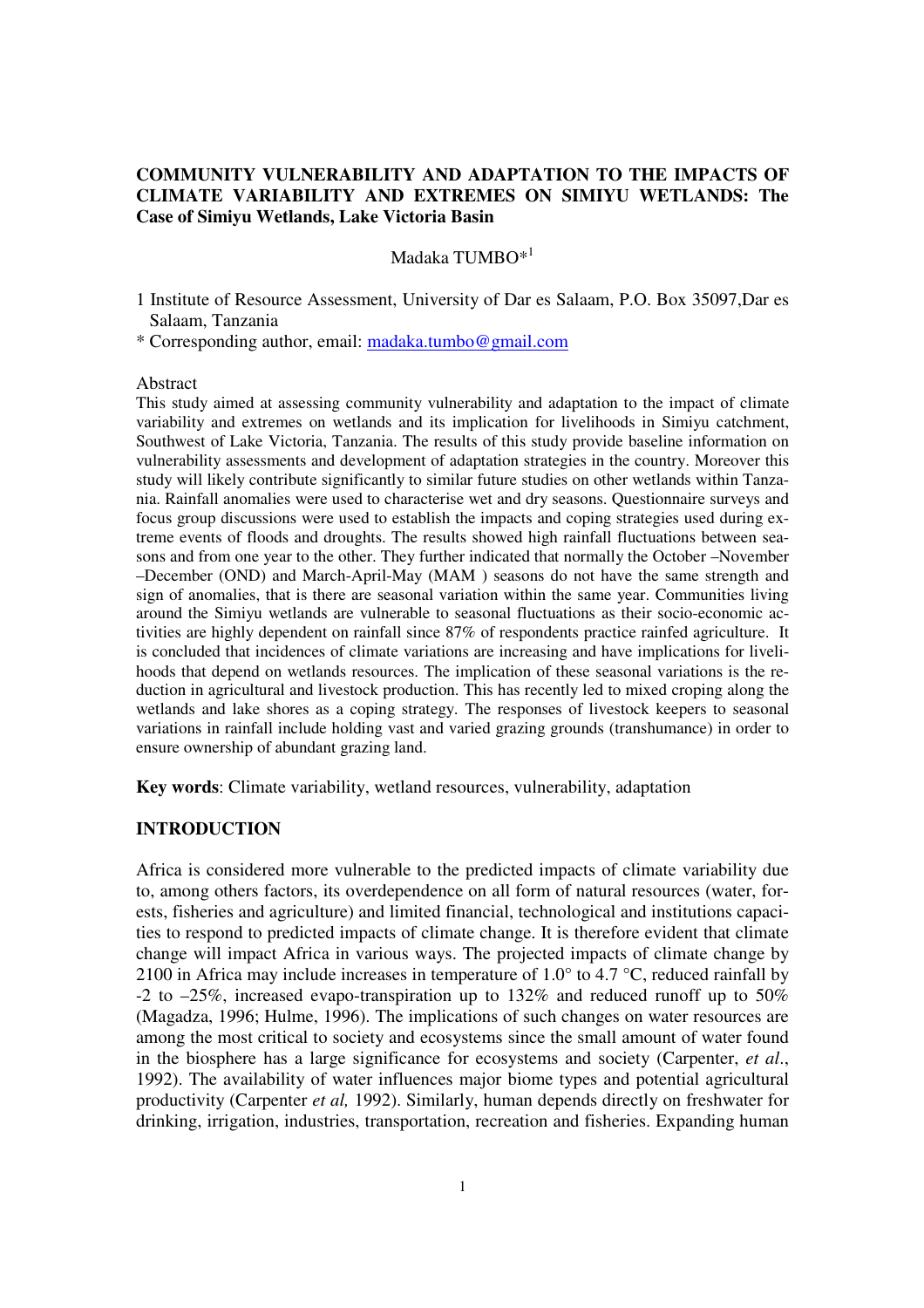populations and changes in global climate will exacerbate already severe stress to freshwater resources in Africa (Ausubel, 1991; Chenje and Johnson, 1996; URT, 2003). Sustained variations in global climate can further have enormous effect on distributions and interactions of species (Carpenter *et al.,* 1992).

More than 70% percent of the population in Tanzania is rural and practices subsistence agriculture which is largely rainfed (WHO/UNICEF, 2000). The analysis of current economic and environmental trends in Tanzania reveals an increasing competition over access and uses of freshwater resources including wetlands. Rapid population growth, increasing demand for food, high climate-induced rainfall variability and frequent droughts are putting enormous pressure on wetlands resources. However, there is little information on wetlands responses to climate variability and its implications on rural livelihoods in Tanzania and is often not included in national policies and strategies. Although the National Initial Communication to UNFCC (URT, 2003) included an assessment of impacts of climate variability on countries water resources, the emphasis was on the impacts and not communities responses to such changes. Therefore, information is needed for the purposes of increasing an understanding of the linkage between wetlands ecosystems, climate variability and community's livelihoods which will help in understanding the level of preparedness of communities depending on wetlands ecosystems and their adaptation strategies to impacts of climate variability. This study assessed vulnerability and adaptation of communities living around wetlands at the mouth of River Simiyu discharging into Lake Victoria to document the impacts of variations of hydrological extremes (droughts and floods) on livelihoods of communities depending on wetlands resources.

This study assessed communities' vulnerability and adaptation to the impacts of climate variability in Simiyu. Specifically, this study investigated the hydrological extreme events (droughts and floods) and the impacts of these variations on communities dependent on wetlands resources. Furthermore, the study assessed past and present adaptive strategies to climate variations, current and potential adaptation measures that could lessen vulnerabilities to climate variability.

## **OBJECTIVES**

## **Main Objective**

 The main objective of this research was to assess the vulnerability and adaptation of communities' livelihoods to the impacts of climate variability and extremes on Simiyu wetlands.

## **Specific Objectives**

The specific objectives were to:

- 1. Identify the hydrological extreme events in the study area.
- 2. Identify wetlands goods and services that sustain communities' livelihoods.
- 3. Assess impacts of climate variability and extremes on wetland resources that support communities' livelihoods.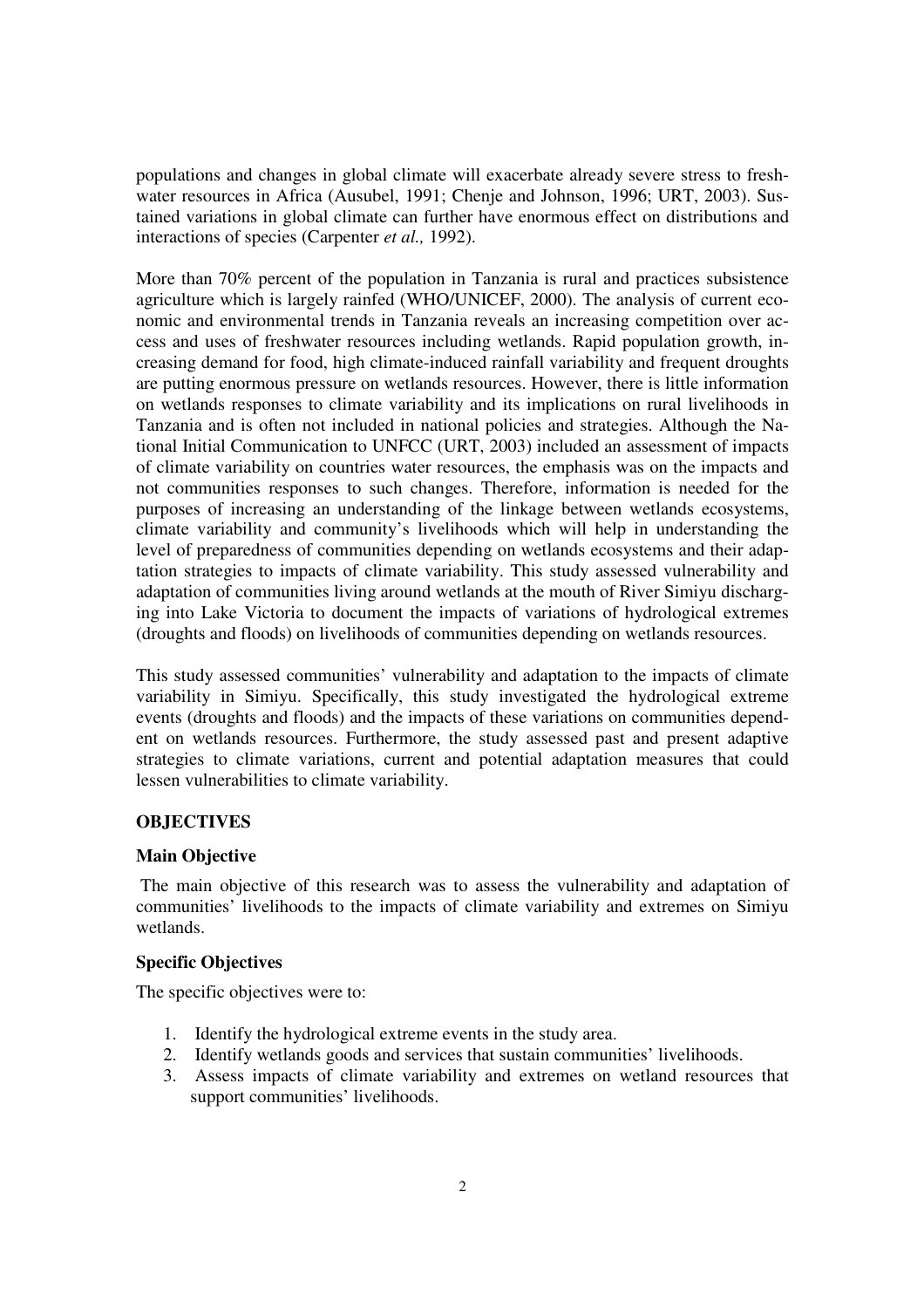4. Assess the communities' response to the impacts of climate variability and extremes.

## **DATA AND METHODS**

### *Data*

Rainfall data for 13 stations within and around the Simiyu catchment were obtained from the Department of Water Resources Engineering of the University of Dar Es Salaam. The rainfall records were of variable quality and length and necessitated the selection of the most suitable records for characterization of drought and flood periods. The selection criteria included minimum record length of 20 years, less than 15% of missing seasonal rainfall and spatial uniform distribution of rainfall stations*.* These criteria retained four (4) records for analysis.

Primary socio-economic data were collected during field household surveys in three villages Bubinza, Nsolla and Ilungu surrounding and exploiting wetlands resources. Household questionnaires, interviews and focus group discussions were used in the process. A specific time frame which can be remembered by participants was used to investigate climate variability impacts on wetland based livelihoods.

#### *Methods*

Seasonal rainfall anomalies were used to characterise years. The year was divided into four known seasons, the short rains (October-December, OND), intermediate January-February (JF) season, the long rains (March-May, MAM) and the dry June-September (JJAS) season. Seasonal rainfall amounts were computed only for seasons with nonmissing monthly rainfalls. Seasonal rainfall anomalies were calculated as standardised (division by standard deviation) differences between seasonal rainfall amounts and their long-term averages. That is

$$
X_{an,i} = \frac{X_i - \overline{X}}{\sigma_X} \tag{eqn.1}
$$

where  $X_{ani}$  is rainfall anomaly in month *i*,  $X_i$  is rainfall for month *i*,  $\overline{X}$  and  $\sigma_X$  are the long term average and standard deviation of rainfall in month *i*.

The anomalies were used to classify years according to rainfall abundance or deficit. Plots of series of rainfall anomalies were visually analysed to provide limits that appropriately define different levels of wetness and dryness of the year that reflect actual observations. The procedure established five classes (Table 1).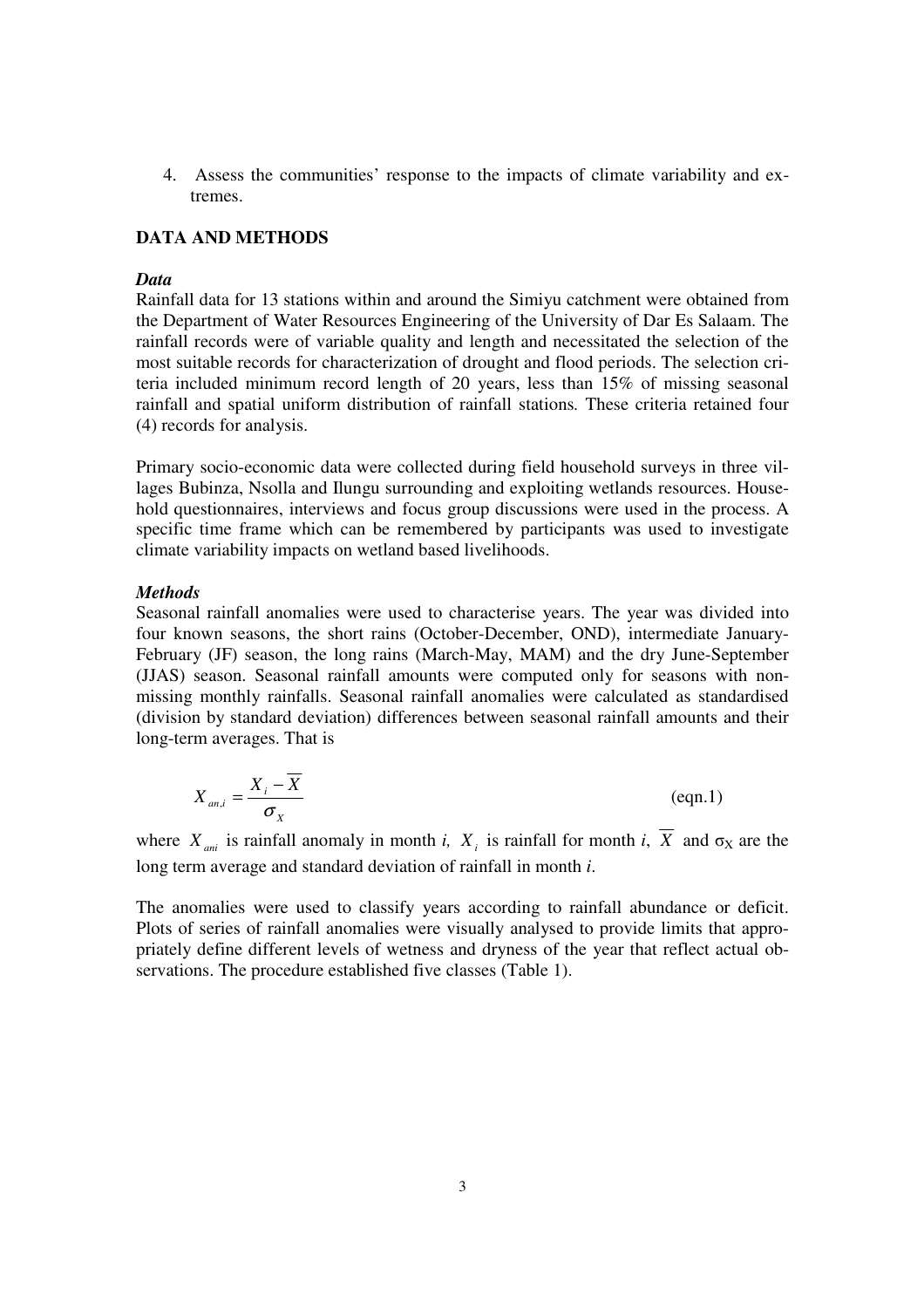| Criteria         | <b>OND</b>                                   | JF                          | <b>MAM</b>                  |
|------------------|----------------------------------------------|-----------------------------|-----------------------------|
| Extreme wet year | Anomaly $> 2.0$                              | Anomaly $> 2.0$             | Anomaly $> 1.50$            |
| Wet year         | $2.0 \geq$ Anomaly ><br>$2.0 \geq$ Anomaly > |                             | Anomaly $\geq$ 1.00         |
|                  | 1.0                                          | 1.0                         |                             |
| Normal           | $1.0 \geq$ Anomaly $\geq$ -                  | $1.0 \geq$ Anomaly $\geq$ - | $1.0 \geq$ Anomaly $\geq$ - |
|                  | 1.0                                          | 1.0                         | 1.0                         |
| Dry year         | $-2.0 \geq$ Anomaly >-                       | $2.0 \geq$ Anomaly >        | $\leq$ 2.0                  |
|                  | 1.0                                          | 1.0                         |                             |
| Extreme dry year | Anomaly $\leq$ 2.00                          | Anomaly $\leq$ -2.00        | Anomaly $\leq$ -2.5         |

Table 1: Criteria for selection characterization of hydrological years

# **RESULTS**

# *Identification of wet and dry years*

Results are presented and discussed only for the two main rainy seasons (OND and MAM) where agricultural activities are predominant. The time series of OND and MAM anomalies indicated that mostly the two main rainy seasons do not have the same classification as wet or dry in the same hydrological (October – September) year (Table 2). While long rains were extremely abundant in Simiyu only in 1937, the short rains were abundant in 1961 and 1997 (Fig 1). The results further indicated the high reccurrence frequency of dry and wet conditions during the short rains compared to long rains (Table 2). Series of rainfall anomalies further indicated that the extreme driest long rains in Simiyu were experienced in 1973 and 1984 (Fig 1b) correspond to La Niña droughts of 1972- 1976 which most parts of northern and northeastern Tanzania (Nyenzi *et al*., 1999) and widespread droughts of 1984 in East Africa (Ogallo and Nasib, 1984).

Table 2: Characterization of Years According to Rainfall Amounts

|                     | Season                             |                  |  |
|---------------------|------------------------------------|------------------|--|
| Year classification | Short rains (OND)                  | Long rains (MAM) |  |
| Extreme wet         | 1961, 1997                         | 1937             |  |
| Wet                 | 1941, 1951, 1972, 1982, 1994       | 1981             |  |
| Dry                 | 1940, 1947, 1964, 1966, 1970, 1993 | 1933, 1953       |  |
| Extreme dry         | 1990                               | 1973,1984        |  |

## *Agricultural productions during wet and dry years*

Results of field surveys indicated that wet years experienced higher agricultural productions (Table 3) and livestock productions (Table 4) than in normal and dry years. This is attributed by the abundance of water which is available for agricultural activities. In dry years, all the villages experienced low crop productions (Table 3). This was particular during the recent 6 years and was attributed by prolonged hydro meteorological drought that has been experienced in the study area since 2000. This has resulted in the decline of surface water resources including drying up of wetlands and lowering of Lake Victoria levels and consequently reduced water availability for agriculture. Low agricultural productions resulted in low per capita income, since the area depends mainly on agriculture.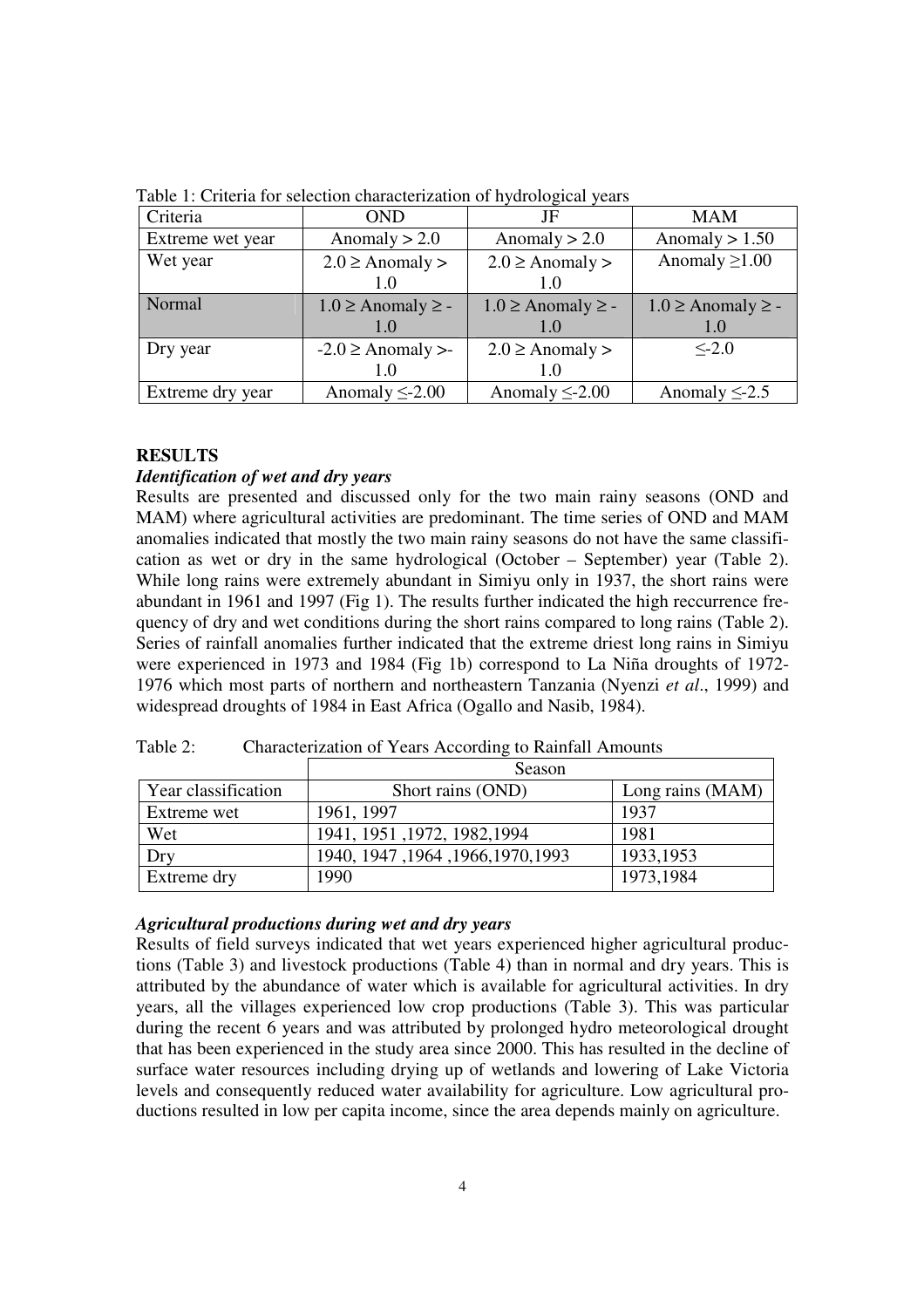

Fig 1: Time series of normalised anomalies of a) OND and b) MAM seasonal rainfall amounts at Ngudu Station (ID 09233005).

| Crop           | Normal years (eg) |         | Dry years (eg $2005$ ) |        | Consump-    | Sale      |
|----------------|-------------------|---------|------------------------|--------|-------------|-----------|
|                | 2002)             |         |                        |        | tion        | price     |
|                | Area              | Prod    | Area                   | Prod   | (kg/mol/hh) | (TShs/kg) |
|                |                   |         |                        |        |             |           |
| Rice           | 65.25             | 89,440  | 45.25                  | 19,840 | 30          | 250       |
| Maize          | 70.50             | 113,000 | 62.5                   | 9,285  | 60          | 150       |
| Cotton         | 50.00             | 44,542  | 15.00                  | 2,770  |             | 300       |
| Cassava        | 10.50             | 10,320  | 6.50                   | 3,420  | 40          |           |
| Water melons   | 6.25              | 12,000  | 6.25                   | 8,500  |             | 300       |
| Tomatoes       | 20.25             | 224,800 | 20.25                  | 24,050 |             | 100       |
| Sweet<br>pota- | 10.00             | 360,000 | 10.00                  | 359    |             |           |
| toes           |                   |         |                        |        |             |           |
| Dengu          | 21.00             | 32,020  | 11.00                  | 3,640  |             | 1000      |

Table 3: Crops production and sales (area: acres; production: kg).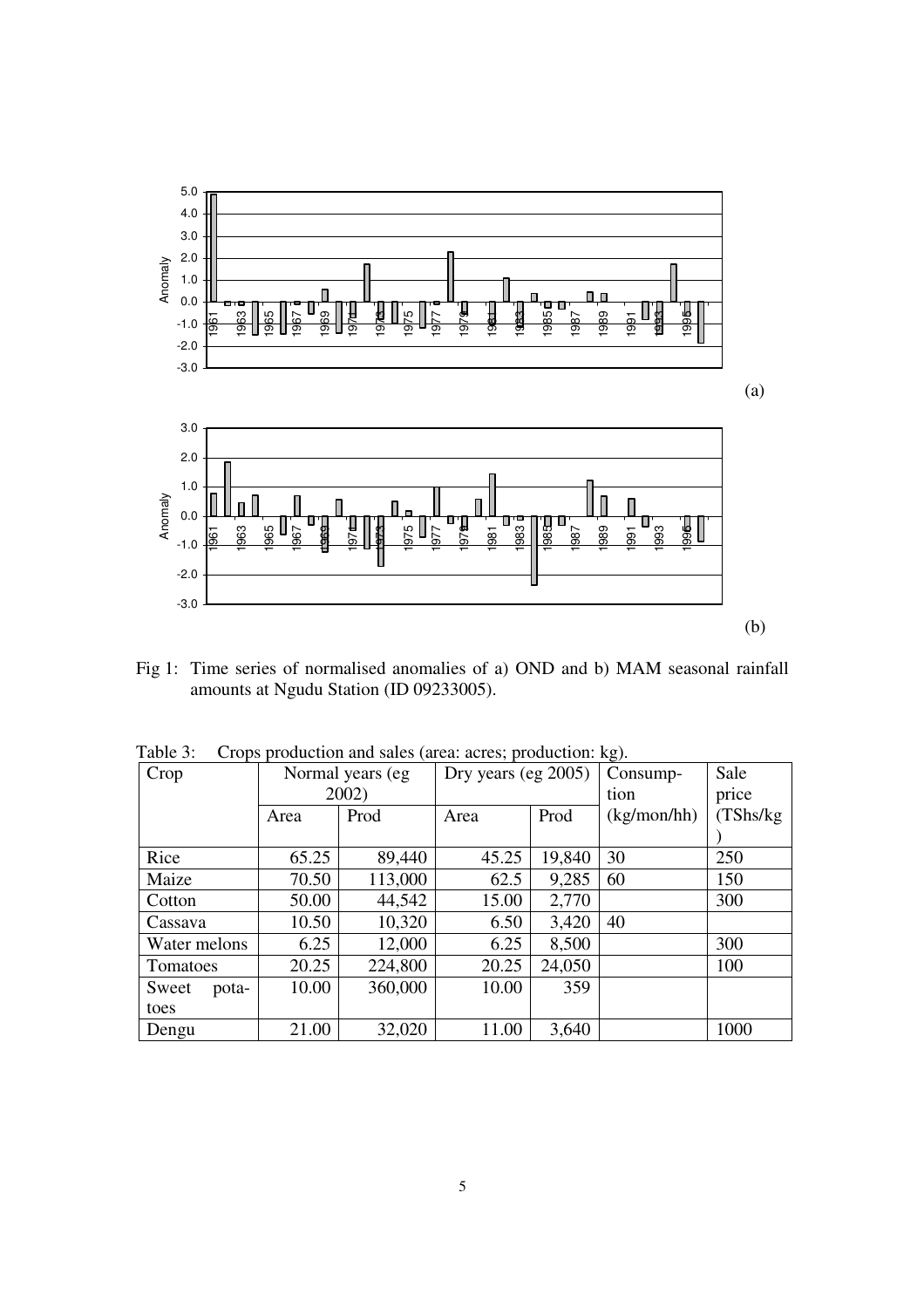| Name of Vil- Dry year $(2005)$ |        |      | Normal | vear | <b>Difference</b> | (Normal- |
|--------------------------------|--------|------|--------|------|-------------------|----------|
| lage                           |        |      | (2002) |      | Dry)              |          |
|                                | Cattle | Goat | Cattle | Goat | Cattle            | Goat     |
| <b>Nsola</b>                   | 900    | 102  | 1049   | 142  | 149               | 40       |
| Ilungu                         | 616    |      | 913    |      | 297               |          |
| <b>Bubinza</b>                 | 502    | 20   | 786    | 68   | 284               | 48       |
| Total                          | 2018   | 125  | 2485   | 221  | 730               | 96       |

Table 4: Number of Livestock for Different Years

It was identified that the difference for the number of cattle between normal and dry years is not very larger compared to that for goat (Table 4). This was attributed to a higher economic value of cattle than of goats or sheep. This caused greater attention being paid to cattle more than to sheep and goats and consequently cattle receive adequate treatment when suffering from any sort. This lead to their survival compared to sheep and goats and their decrease during the dry years could be resulting from their sell rather than death.

As a coping strategy to frequent droughts in Simiyu, communities are practising shifting agriculture, shifting their farming areas from the uplands into lowlands and drying wetlands. Currently, about 73% of the village population is farming in the wetlands and low land areas due to the prevailing situation of unreliable rainfall and lengthening of dry spells. Despite such efforts, the recent prolonged drought has resulted in low agricultural production. This situation has led to seasonal food shortages of one to six months normally between December and May.

## *Water supplies during wet and dry years*

Communities surrounding Simiyu wetlands obtain water for domestic and agricultural uses from various sources including private piped connections, surface flood water, groundwater (shallow wells and boreholes) and springs. An average daily water consumption of a household is 80 litres from a combination of these sources. However, the major source is groundwater which accounts about 77-89% of the total supply, the lower percentage during the dry years. This indicates the heavily dependence upon a single groundwater source and during drought, when groundwater levels are low, water becomes scarce and people had to walk long distances to collect water. The situation is worse for communities in Nsola and Ilungu villages which rely only on a single borehole which frequently dries during severe droughts leaving only Kisamba spring in Bubinza village, the lake and water vendors as sole sources.

## *Runoff drainage problems during wet years*

Prolonged inundation is a major problem related to runoff drainage in the study area due to the nature of terrain (flood plain). Low-lying plains within and around Simiyu are frequently inundated with flood water and consequently are affected by the effects of prolonged inundation including outbreaks of water borne diseases and loss of residences, properties and infrastructure, crops. This is illustrated during the floods of 1961, 1997 and 2006 when the area was inundated for several weeks. The inundation significantly af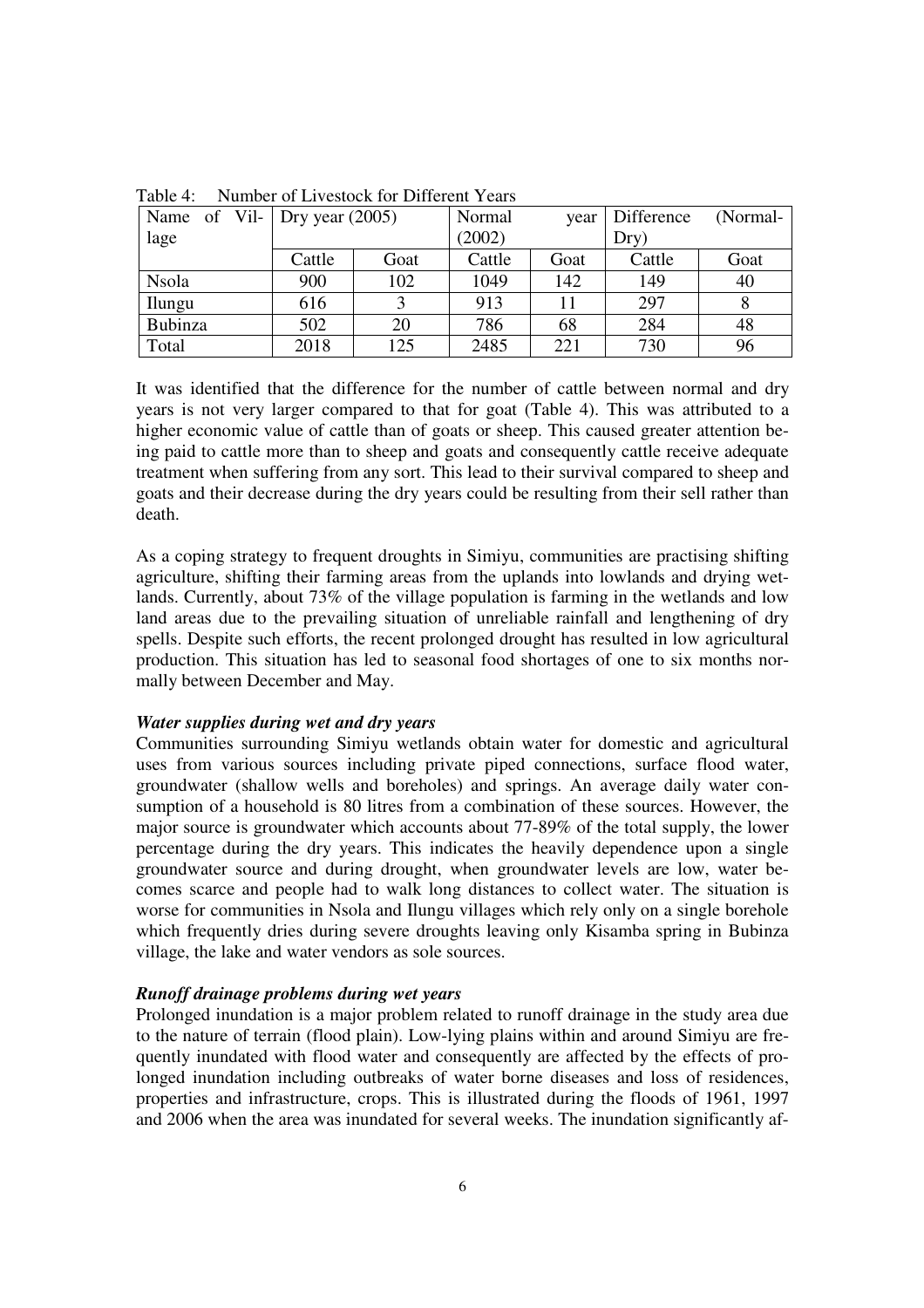fected crops, infrastructure and residences and as temporary coping strategy, villagers had to resettle in schools and village stores. Villagers were unable to cultivate the land and consequently productions dropped for some crops like rice, maize, cassava and green vegetables while complete failure of water melons and tomatoes was experienced.

## *Community vulnerability during wet and dry years*

Within the context of climate studies, the most vulnerable are considered to be those who are most exposed to perturbations, have a limited capacity for adaptation and are least resilient to recovery (Bohle *et al* 1994). Based on our wealth ranking (Table 5), results of information analysis indicated that the poor wealth category is vulnerable to impacts of climate variability. Among the contributing factors to such high vulnerability risk are possession of small land and lack of agricultural areas within the wetlands, spending much of their time as labourers as coping mechanism to manage food shortages and spending of their little income on renting small farms in wetlands for potato cultivation.

Among the major coping strategies of the most vulnerable group to droughts are engagement in casual off-farm activities such as water vending, brick making, providing nonmotorised transport (bicycle) and trading of firewood and charcoal. In coping with drought conditions, stored dried cassava and potatoes (michembe and udaga) and occasional purchases of cereals are among the major strategies while government assistance is essential in critical conditions.

| Wealth status | Fraction of population $(\%)$ | Crop Production (kg) |  |  |
|---------------|-------------------------------|----------------------|--|--|
| Well off      | 3.9                           | 366,000              |  |  |
| Average       | 49.4                          | 51,920               |  |  |
| Poor          | 46.8                          | 22,160               |  |  |
| Total         | 100.0                         | 440,080              |  |  |

Table 5: Household wealth status and crop production in the village.

It was further identified that villagers were not planning measures that will reduce the impacts of recurrent floods and droughts. Their only strategy was spiritual on making prayers once they are hit by the event. It was observed that the low level of education and lack of access to basic information like early warning information and weather forecast attributed the situation.

## *Community adaptation during wet and dry years*

Coping with impacts of climate variability depends on how severely stressed people are or their level of vulnerability and on their resilience or the decisions and/or action communities may take to minimise the impacts. From Table 4.14, it is observed that 19.5% of respondents are engaged in casual/off-farm labour and trade (like selling water, making bricks, providing transport (bicycle), selling firewood and charcoal in order to cope with climate variability impacts. About 16.9% depend on government assistance. This is followed by those who depend on dried cassava and potatoes (michembe and udaga) and buying food (13%). About 9.1% are engaged in selling firewood where and 6% of respondents sold their assets in order to cope with the drought. About 2.6% of respondents cultivated crops in wetlands using residual moisture and along Lake Victoria. Cultivation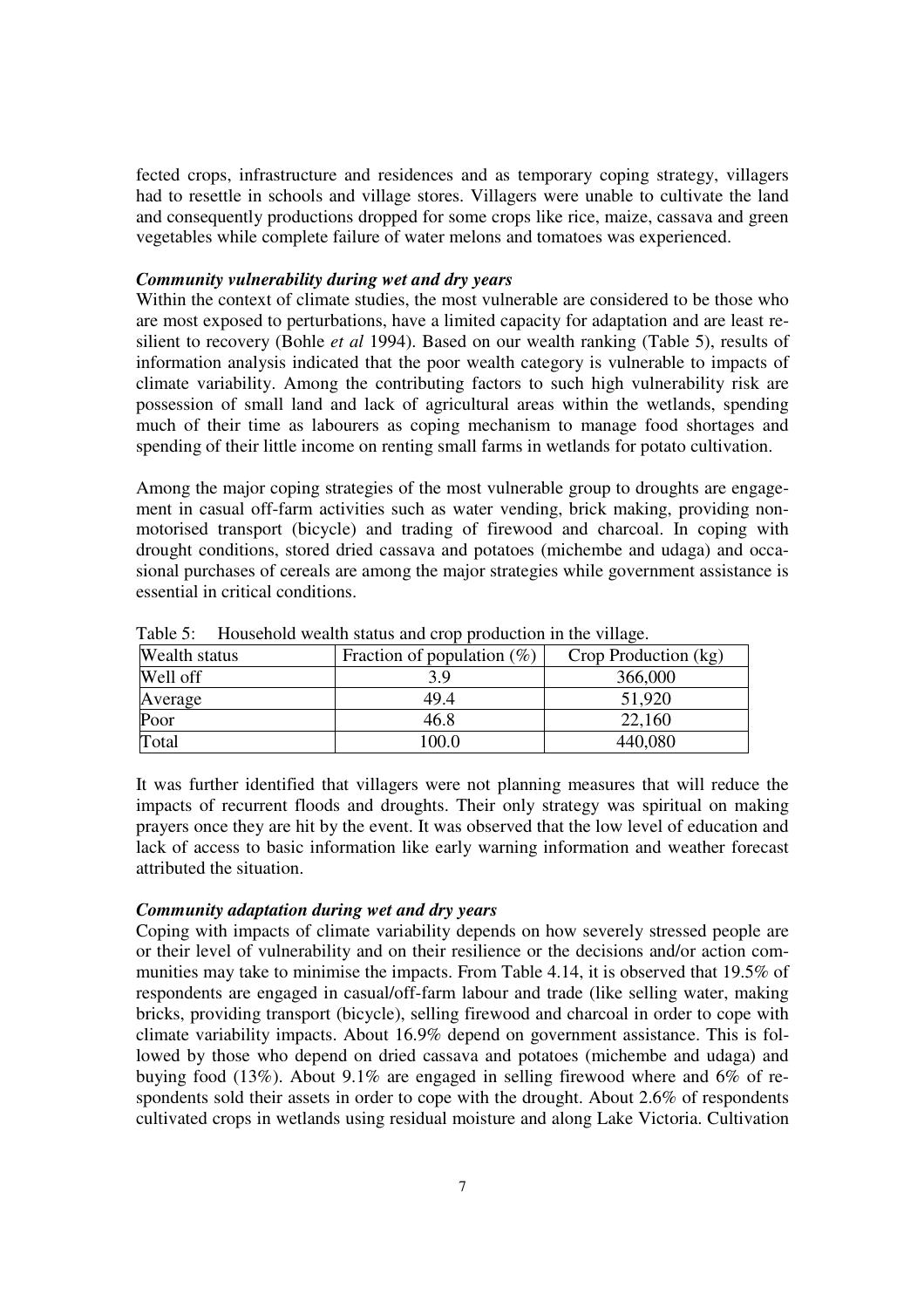along Lake Victoria and in wetlands involves a mixed farming practice that is planting different crops in the same fields in order to minimize the risk of crop failure.

 Mixed farming is used as a strategy to ensure that, if one crop fails because of drought, another crop can survive due to differences in crop cycles, rooting depths, water requirements and so on. The most common and widespread combination is maize together with cassava, groundnuts (*Arachis hypogea*) and cowpeas (*Vigna unguiculata*). In some areas farmers include beans (*Phaseolus vulgaris* or *Phaseolus aureus*) in this combination. In other areas sweet potatoes are grown as a monocrop. Other crops grown in the basin include rice (in a wet year) and cotton as a cash crop. During focus group discussions it was observed that the poorest households depend more heavily upon a combination of crops and/or natural resources (usually common resources) for their food security and incomegenerating activities than the better-off.

### **CONCLUSIONS**

The study indicated that there are high rainfall fluctuations between seasons and from one year to the other and normally the OND and MAM seasons are not similarly abundant or deficit within the same hydrological year. Their climate-induced variations of the years significantly affect socio-economic activities (mainly rainfed agriculture) and community livelihoods which are mainly dependent on wetlands resources. As a result, community livelihoods are vulnerable to climate variability and its extreme phases that correspond to drought and flood conditions in Simiyu catchment.

## **REFERENCES**

- Ausebel (1991).*Methods for Addressing Climate Change Uncertainties*. Canadian Environmental Assessment Agency.
- Bohle H G, Downing T E and Watts M J. (1994). Climate Change and Social Vulnerability. *Global Environmental Change*. 4(1): 37–48.
- Chenje, M. and P. Johnson. (1996). *Water in Southern Africa*. SADC/IUCN/SARDC, Maseru/Harare, pp 238.
- Hulme, M. (ed.) 1996*. Climate change and southern Africa: An explanation of some potential impacts and implications in the SADC region.* A report commissioned by WWF International and co-ordinated by the Climatic Research Unit, UEA: Norwich
- Magadza, C.H.M. (1996). Climate Change: Some Likely Multiple Impacts in Southern Africa: *In* Climate Change and World Food Security. Eds. Downing T.E. Springer-Verlag, Dordrecht. The Netherlands, pp 449-483.
- Nyenzi, B. S., Kavishe, M. M., Nassib, I. R. and Tilya, F. F. (1999). Analysis of meteorological droughts in Tanzania, *Proc. of an Interdisciplinary international Conference on Integrated Drought Management*, Pretoria 1999.
- Ogallo, L. J. and Nasib, I. R. (1984). Drought patterns and famine in East Africa during 1982-83. TMP No. 15.